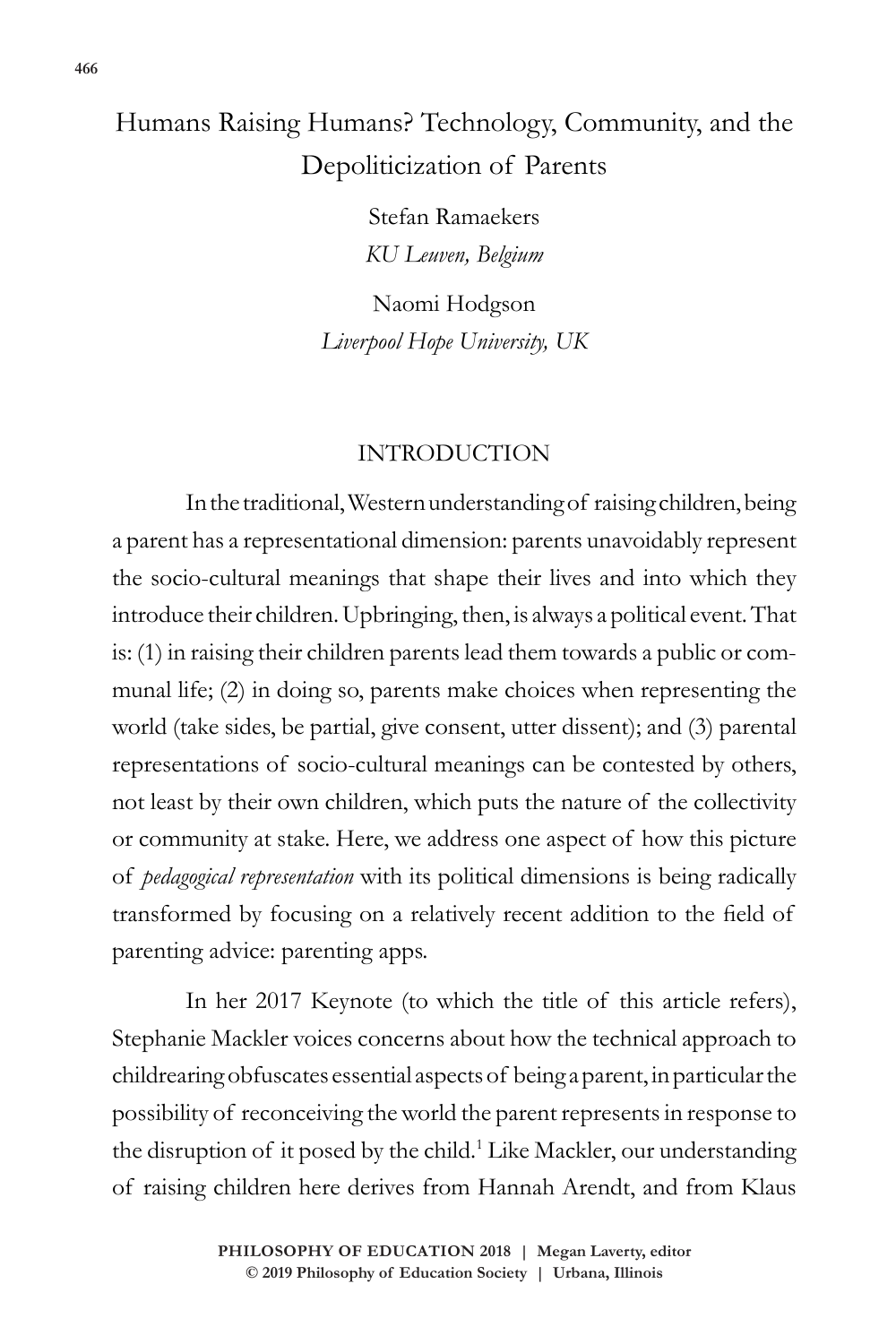Mollenhauer: it is an intergenerational relationship, in which the parent is a pedagogical figure with (political) responsibility for representing the world to the next generation.<sup>2</sup>

In focusing on the implications of digital apps for this relationship, we do not seek to present a negative account of the pedagogical implications of technology per se. Rather, we address parenting apps as a further development of the reconstitution of the parent-child relationship with implications for its political and pedagogical dimensions, and in view of the implications of the particular affordances of digital technologies for our subjectivity.3

We begin with an overview of some common features of parenting apps, which we then situate within the existing parenting culture. We then identify the distinctiveness of parenting apps in relation to understanding the parent-child relationship as an intergenerational relationship. We argue that parenting apps are not merely an intensification of existing (analogue) technologies of parenting (such as manuals, forums, face-toface contact with parenting experts), but that they further problematize the understanding of the parent as pedagogical/political figure.<sup>4</sup>

## WHAT CAN AN APP DO FOR ME?

An exhaustive account of the diverse range of apps available is impossible; here we summarize some common features. The description below refers to Baby Manager, Vroom, Parenting Challenge, Parentune, Wachanga, and Wonder Weeks.<sup>5</sup>

In general, these apps offer advice**,** e.g., on feeding, exercise and nutrition during and after pregnancy, dealing with familiar parenting challenges. They provide functions, e.g., a feed timer, tasks for your baby to complete, stimulating activities to assist with the child's development.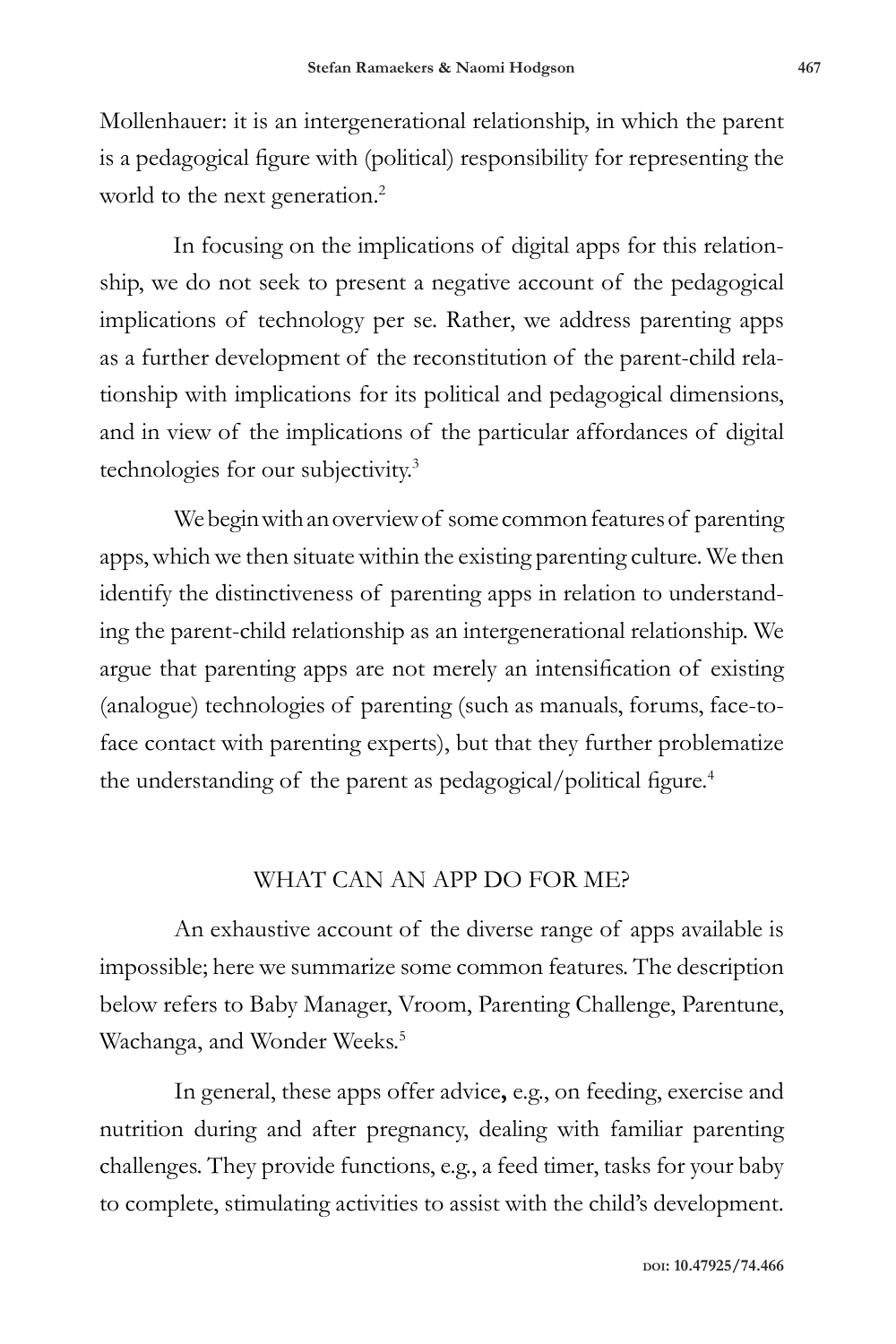The advice and activities are generated by information provided by the user: minimally, the child's date of birth or the month of pregnancy, and the user's selected interests. In some apps, users can add photos, access forum discussions, and seek expert advice. The apps also allow the user to record information, e.g., kicks (during pregnancy), feeds, baths, temperature, weight (mum and baby), height, nappy changes, sleep, steps taken, favourite toys, and so on, to manage more than one child, and to share information with a partner, family members, and other parents. We provide more detail on three specific aspects of the selected apps, related to our concern with *pedagogical representation*: personalization and visualization; reliability and verification; and learning optimization.

## *Personalization and visualization*

By adding personal information (e.g., date of birth) and media (e.g., photos), users receive personalized information and activities. Parentune, for example, offers "well-timed expert parenting advice on your queries related to health and wellness … education and more related areas for your child," "personalized as per their child's age and related topics of interest." The information and advice given derives from specific fields, as illustrated by Parenting Challenge – "Here you can also read about positive parenting techniques and child development" – and Wonder Weeks, which offers "a handy reminder for new parents that when their baby's brain is changing, or 'leaping,' the baby is making a significant advance in mental development."

The information is not only in the form of personalized "recommendations for physical development" (Wachanga) or information to enable you to learn "how to be a brain builder" (Vroom), but also visual illustrations of this: timelines of events and images. Baby Manager enables you to: "Visualize trends and routines of your baby with the timeline."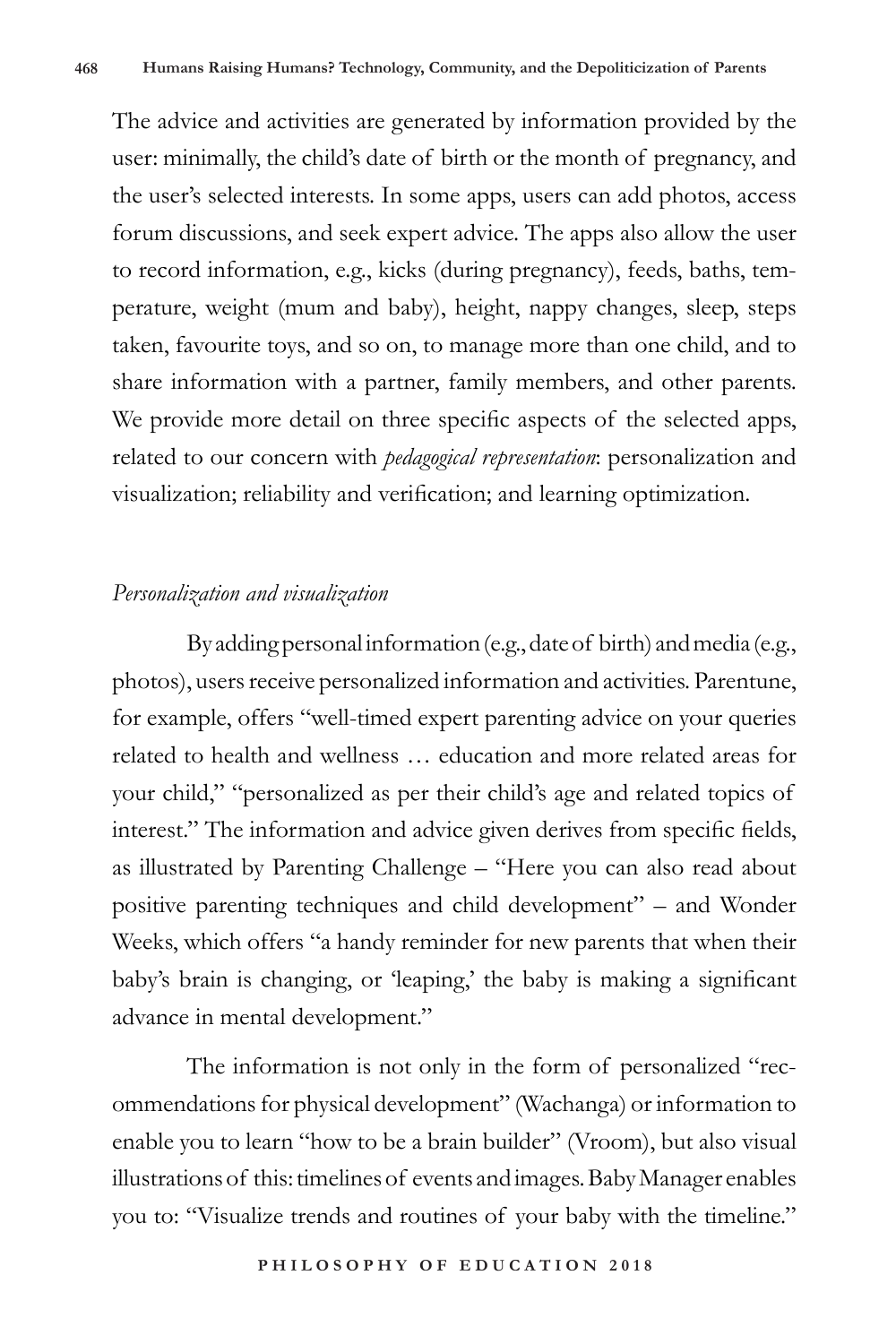It provides: "Friendly charts [to] help you understand your child and breastfeeding better, gaining insights into their trends." Wonder Weeks provides "a personalized daily calendar of your baby's development that will keep you informed about the (mental) leaps and bounds and the fussy phases of your baby – any time of day or night." Vroom gives "a glimpse at all that's taking place inside your baby's brain!"

## *Reliability and verification*

A number of apps emphasize the reliability and veracity of the information and advice given. Parentune describes the app's content as "reliable," "verified," "trustworthy," "tried and tested," "validated," and "vetted." Parenting Challenge, an app that provides a daily quiz for parents, does so to "test your knowledge and preconceptions and see if they're correct," so you can "be sure that you have the right knowledge to raise your kids. If you answer incorrectly, you will learn the facts about child development that will give you ideas about the best way for raising children." Vroom offers specific information about where the knowledge comes from: "Vroom was developed by a group of dedicated scientists, community leaders, and trusted brands, with input from community organizations and families like yours"; "Leaders in neuroscience, psychology, behavioral economics, parenting, and early childhood development are our trusted collaborators."

## *Learning optimization for the individual and the community*

Many apps, then, support the enhancement of the child's development, which relies on the ongoing learning of the parent. Parenting Challenge states: "Spend one minute a day on this app and improve your parenting skills." Parenting in this example is a challenge to be overcome,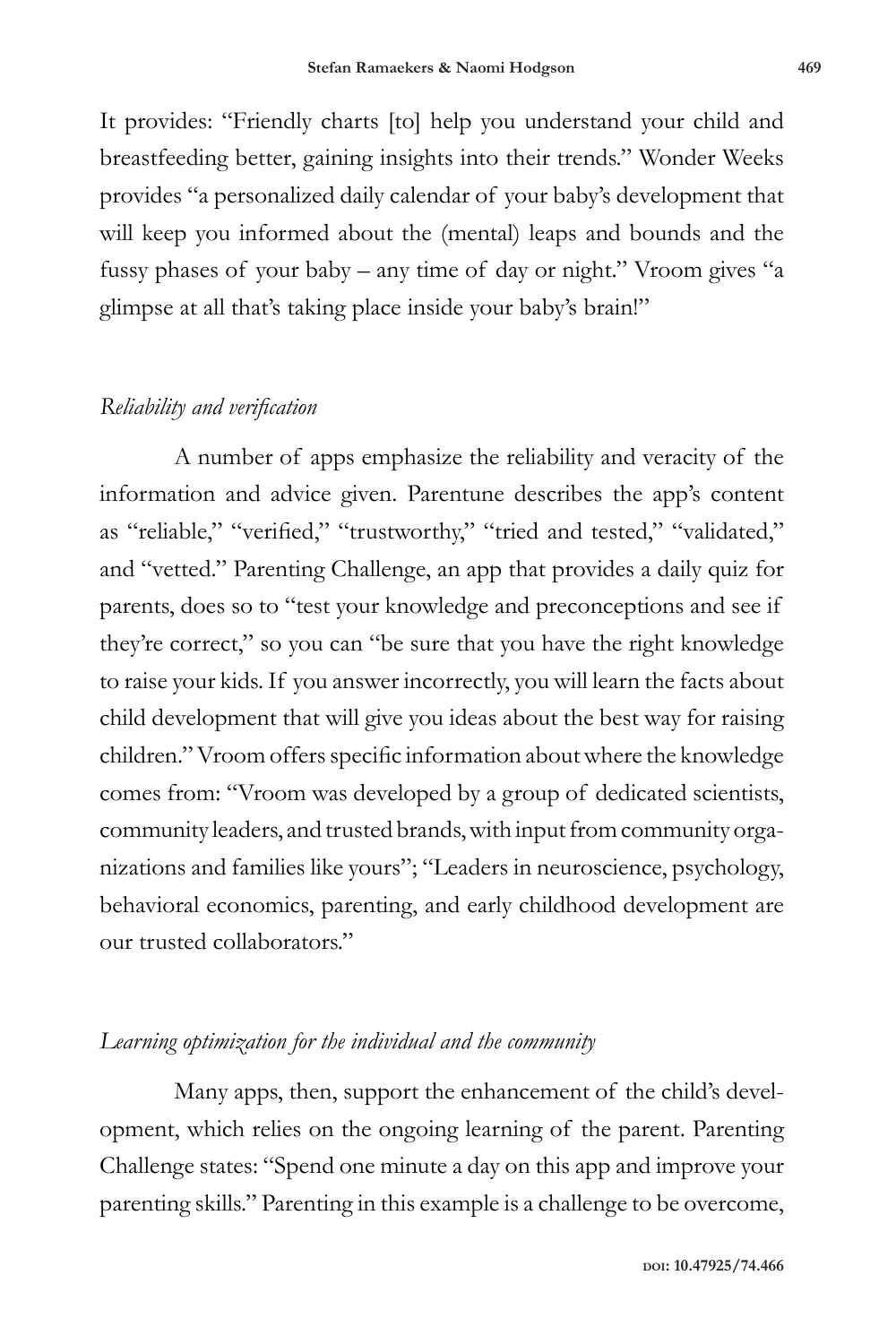in which parents are competing with each other: "test your ability to crack everyday parenting conflicts while trying to give you a comprehensive understanding of child behaviour. Try answering common parenting questions, find your score and challenge other parents." Vroom's brainbased approach means that: "By knowing what is going on inside the head of your baby, you can help him to make the leap more easily and stimulate his development."

But next to this focus on the individual (child, parent), the function of "sharing," common across social media, is expressed in terms of belonging to a community of users. As Parentune states, you can "connect with like-minded parents," describing itself as "a rapidly growing pro-parent community." Users can: "Connect with parents going through the same stages of parenting" and "be in sync with your fellow parents." Vroom states: "Together we can build an early learning nation." In view of the need to "improve your parenting skills" (Parenting Challenge) and "Improve your parental level!" (Wachanga), the apps enable users to "interact with experts" "to make your experience better." Thus, the apps serve both individual learning needs and shared needs of the parenting community.

#### PARENTING APPS AND TODAY'S PARENTING CULTURE

From this overview, we can see many of the features that have been identified in the "parenting culture" more generally.<sup>6</sup> Parenting apps can be seen as digital extensions of analogue parenting technologies, e.g., parenting manuals, websites (e.g., https://www.mumsnet.com/), TV series (e.g., *Supernanny*), or face-to-face advice from parenting experts. With their focus on providing advice, addressing parents in their capacity to learn and implement the knowledge provided, parenting apps underscore the idea, critiqued by a number of scholars, that parents, today, are assumed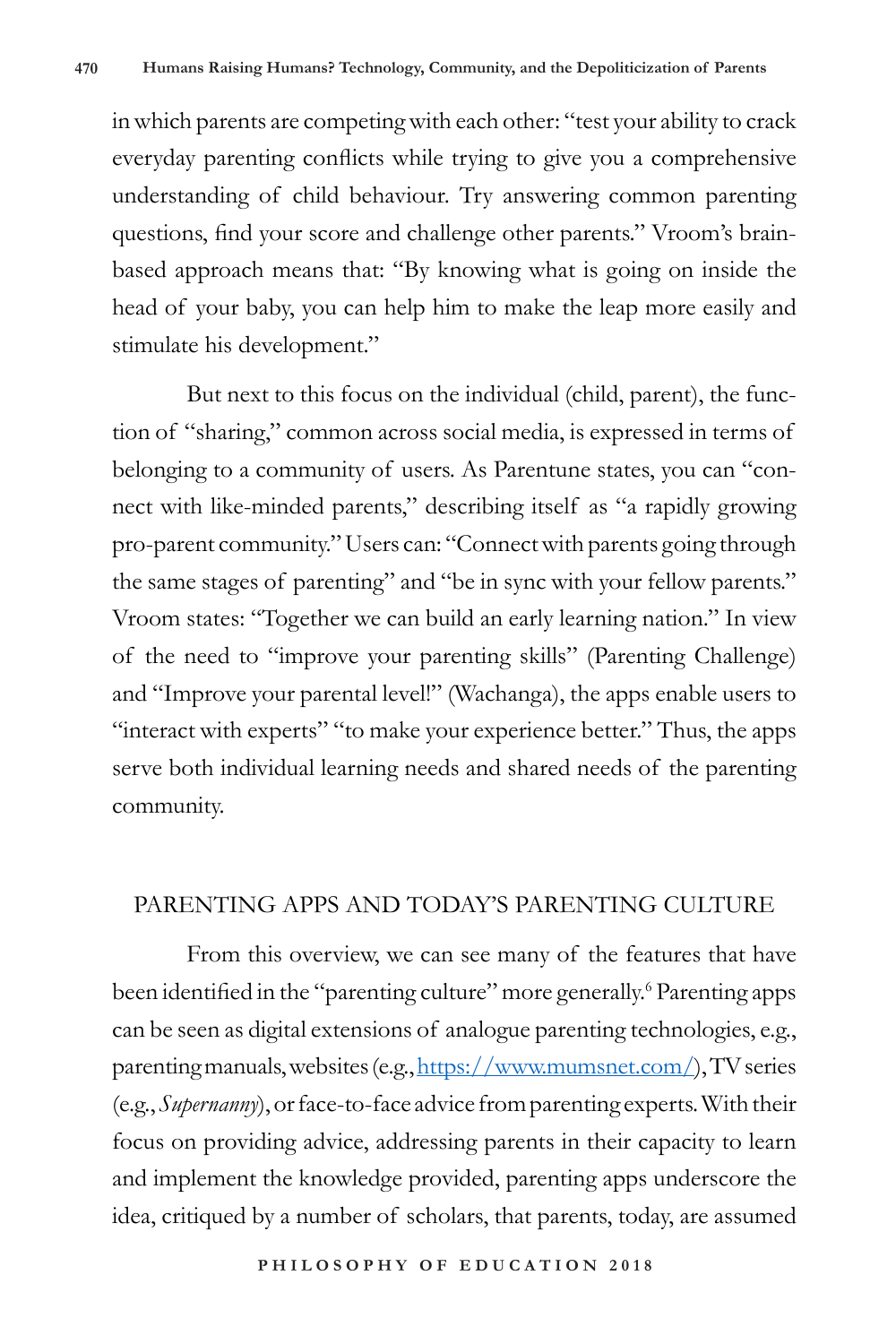to be in need of education and need to professionalize themselves.<sup>7</sup> The predominant discourse sees parents primarily in their capacity as responsible, learning subjects, or "the responsibilized parent," one who sees the need for learning in order to be able to raise her children correctly (i.e., according to the latest scientific findings).<sup>8</sup> Like analogue technologies, parenting apps address parents as requiring knowledge, skills, and strategies to improve their parenting and thus their child's development and behaviour. The sense that "raising children isn't easy" is presented as a matter of (lacking) knowledge: parenting is a challenging task that can be tackled by acquiring the right knowledge, which these technologies can provide. Seen in terms of current analyses of governance, the parent is an instantiation of the "ecological-environmental" self, oriented not by past and future but by present conditions and needs to which she must continually adapt.<sup>9</sup>

As the overview indicated, the knowledge on which the information and advice in the apps is based derives from development psychology, positive psychology, and neuroscience. In this sense, then, these apps are a further example of the "psychologization" and "neurologization" of our everyday lives.10 Both processes refer to the ways in which the (neuro) psychological discourses have altered the discursive positions of the subject since late modernity. (Neuro)psychologization refers to fundamental changes in how we think and speak about ourselves and others today, and thus how we relate to others, including our children. In the parenting apps, the parent's attention is focused on their children's development ("stages," "milestones," "brain building moments"), and thus what it means to be a parent is confined, located only in behavioural and causal terms, in one-to-one "parent-child" interactions. What it is advisable, and makes sense, to do as a parent is delimited. One app (Vroom) explicitly voices this in neuropsychological language: parents are "brain builder[s]." This illustrates what Jan MacVarish critically analyzes as "neuroparenting,"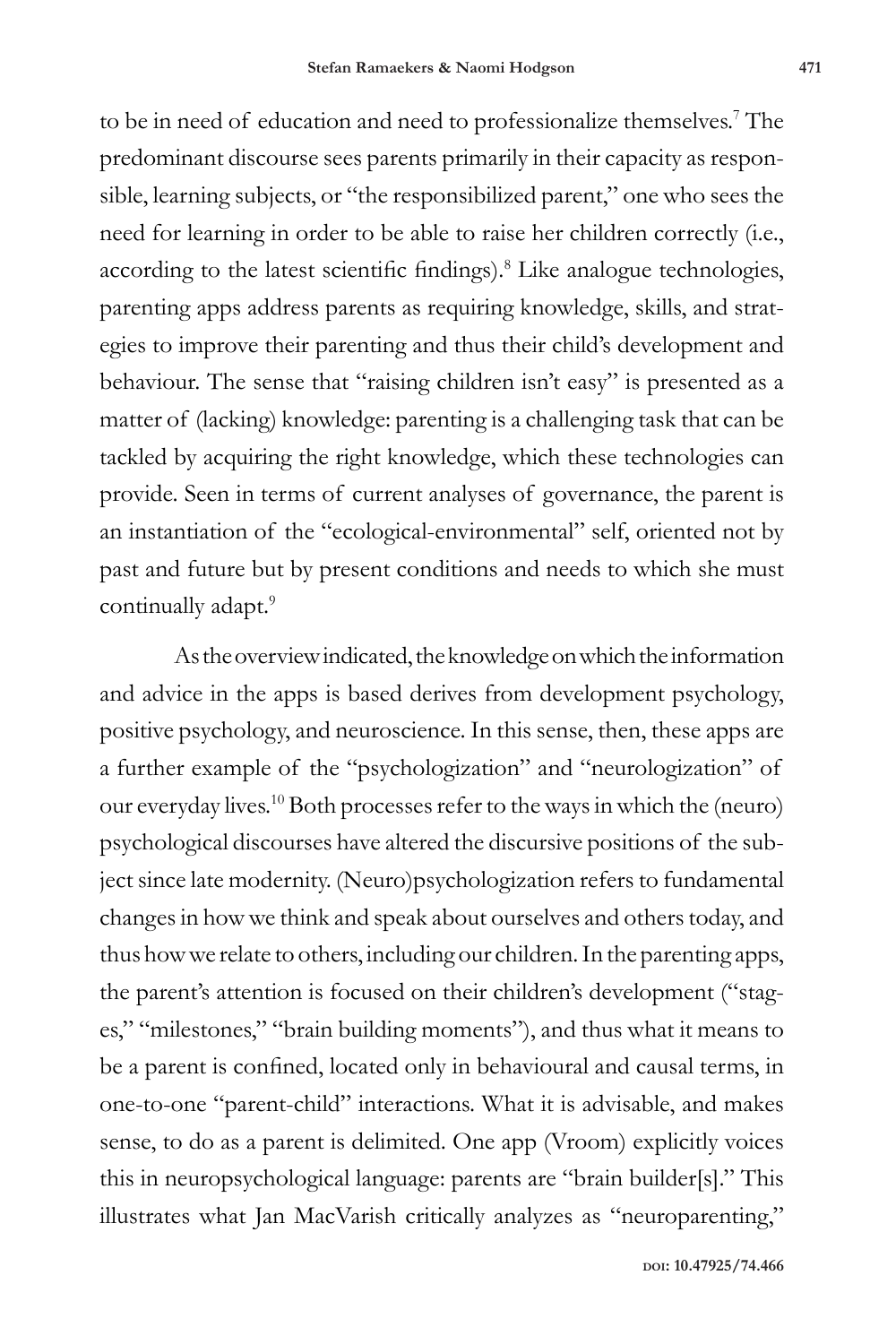the governance of parents on the basis of neuropsychological research.<sup>11</sup> Neuroscience tells us what parents need to do in order to ensure the right wiring of their children's brains.

This leads to the criticism that the parenting culture constitutes a *politicization* of parenting, i.e., parenting is used and misused as a tool for social policy.12 The parenting discourse entails the evidence-based assertion that if parents use the correct parenting techniques, numerous problems can be prevented and their children will be set on a pathway to a happy, successful future. The mobilization of parents around the signifier "brain" is particularly powerful; who wouldn't want their children to develop optimally?

Parenting apps, then, reinforce, the instrumental approach to the parent-child relationship, internal to the scientized, governmentalized parenting culture.13 What it means to raise children, then, is determined from outside, i.e., from within a scientific discourse, by which parents are reduced to – but responsibilized as – instruments in the realization of their children's optimal development. Parents' pivotal role in this is to ensure that they acquire the right techniques to enable them to perform their tasks as effectively as possible. Parenting apps, as discussed here, provide an individualizable solution to this need for knowledge. What parents need to know and strive for is contained in the app as a body of knowledge; the app offers personalized advice to help them to go from one milestone to the next and, thus, presents itself as an effective means to achieve externally defined ends.

#### THE DISTINCTIVENESS OF PARENTING APPS

While existing analyses of this "parenting culture" provide important criticisms of how the parent is constituted and understood today,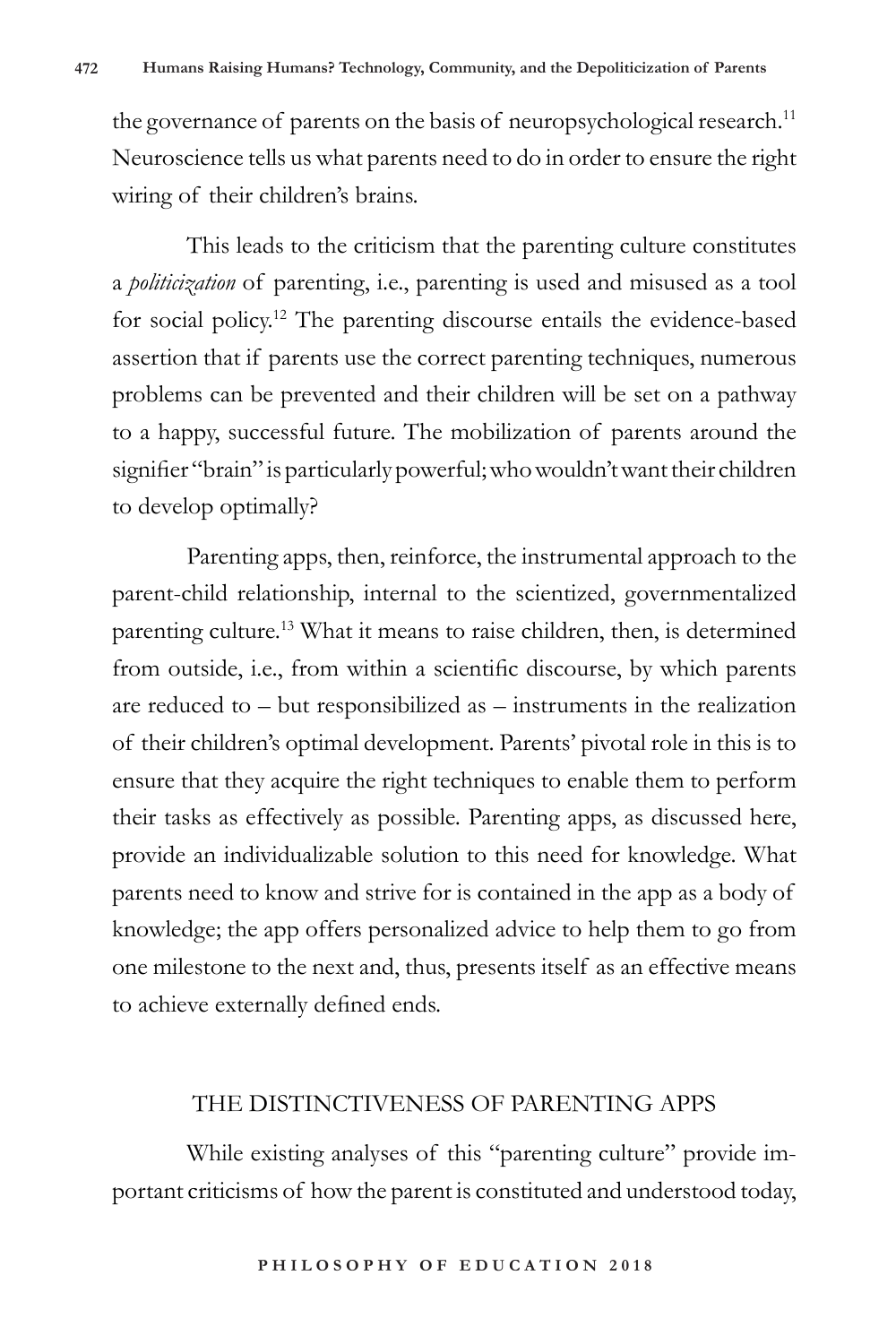arguably, politicization as such is not a problem for a conception of the parent as a figure of pedagogical representation. The issue, rather, is that "parenting" itself entails that parents' political role is oriented towards something other than raising their children (e.g., the economy; optimal future learning outcomes). What does problematize the pedagogical representation of the world by the parent is, rather, a *de*politicization. In today's parenting culture there is hardly space to discuss what it means to raise children, what the ends of childrearing are. The question is closed down by its external (scientific) definition (or doesn't arise). It is here that parenting apps show their distinctiveness in today's parenting culture. They do not just affect an intensification of existing modes of governing parents. They actively reveal what is at stake in the parent-child relationship as an intergenerational relationship: the representational role of parents, their possibility to dissent and to be contested by others. We now return to the three aspects described earlier and, in view of the concern for depoliticization, to the three aspects of the political stated in the introduction.

# *Personalization and visualization as technologies of responsibilization*

As technologies of parenting, there is a crucial distinction between the analogue and the digital. The introduction of apps marks a shift from *generalized* advice offered by books and websites, and from personal advice in a face-to-face meeting with an expert, to the possibility of *personalized* content, based on the individual parent's and child's inputted data. From the moment of conception onwards, users can enter a variety of details: quantitative data on their physical (e.g., blood pressure, number of kicks felt) and temporal (e.g., due date, first steps) experiences; qualitative data on e.g., emotions; or visual media (e.g., ultrasound scans, photos). They (and their child) can complete age-related tasks or respond to quizzes.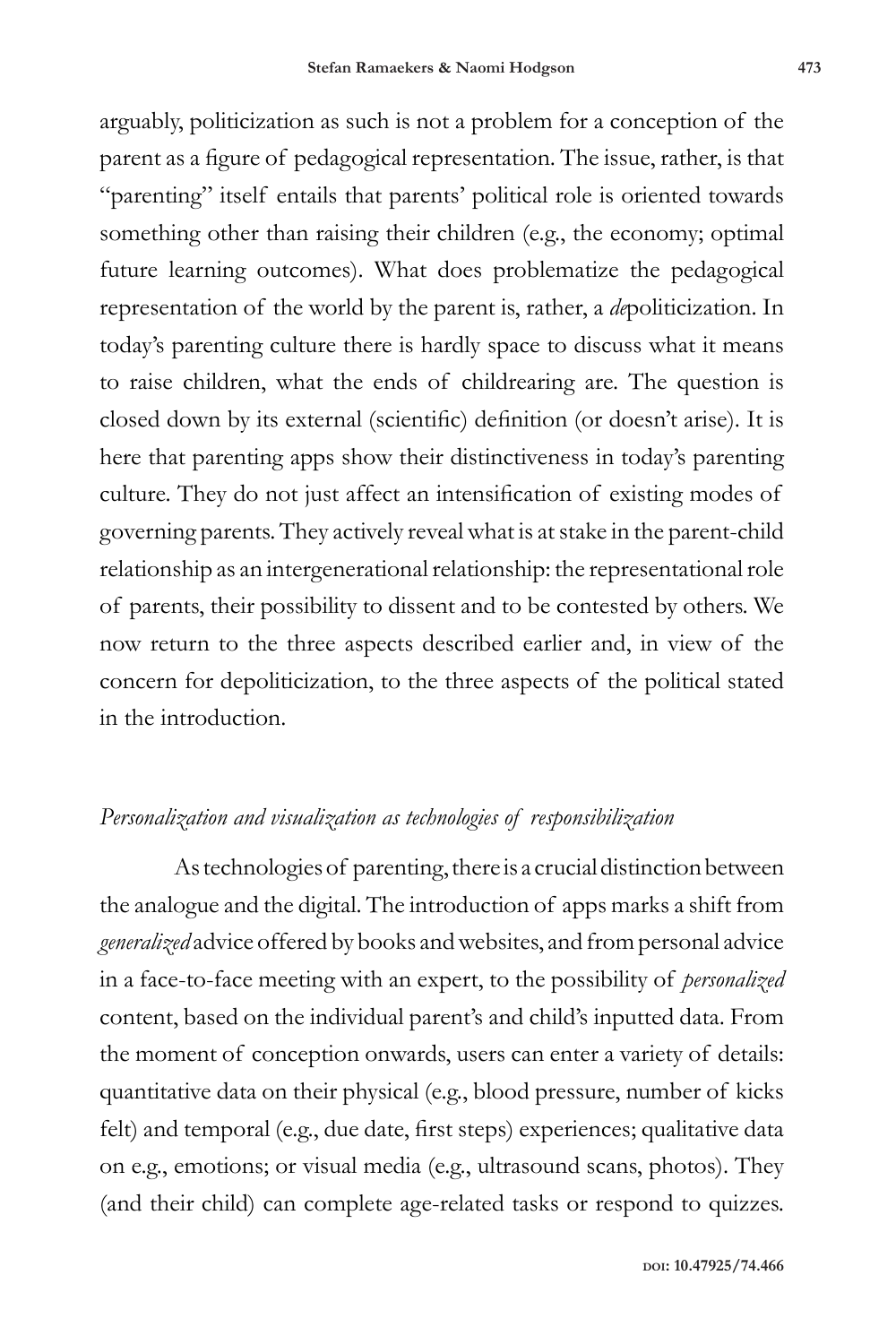This data-based relationship between user and app constitutes an active feedback loop. Each activity enables the further tailoring of information and resources for the parent, thus constituting this ongoing feedback loop.<sup>14</sup>

While advice from books and web forums is also perhaps "personalizable" (c.q., parents interpreting generalized advice for their own personal context), as is advice received in a meeting with an expert (e.g., the professional asking for specificities of the home context), this personalization comes after reading the book, or meeting with a professional. In a parenting app, by contrast, personalization is built into the technology itself. An app relies on the provision of data not only to generate the personalized content for the user (as an outcome of entering data), but also, and crucially, because an app only works through the personalization enabled in its design. This personalization in (parenting) apps is realized both through static data (user information entered when subscribing) and dynamic data (such as online behavior and behavioral data records). The directness of the input/feedback loop generated in the interplay between data and software protocols, and the continuousness of that bi-directional process, make the digital app distinctive from its analogue counterparts, in terms of the relationship of the user to it. What is made visible to parents is, essentially, themselves and their children. Contrary to analogue technologies, parents are not shown a statistically average parent or child, which they then apply to their context; they are, effectively, presented with (a processed, personalized version of) themselves. The technology itself, then, is not only a conduit for information but also selects that information in a particular way based on individual data. Personalization, in this sense, is a mechanism of "responsibilization," that relationship of the self to the self in which individuals understand themselves in terms of learning needs for self-optimization.15 The design of the app orients parents to those parts of themselves they want to work on.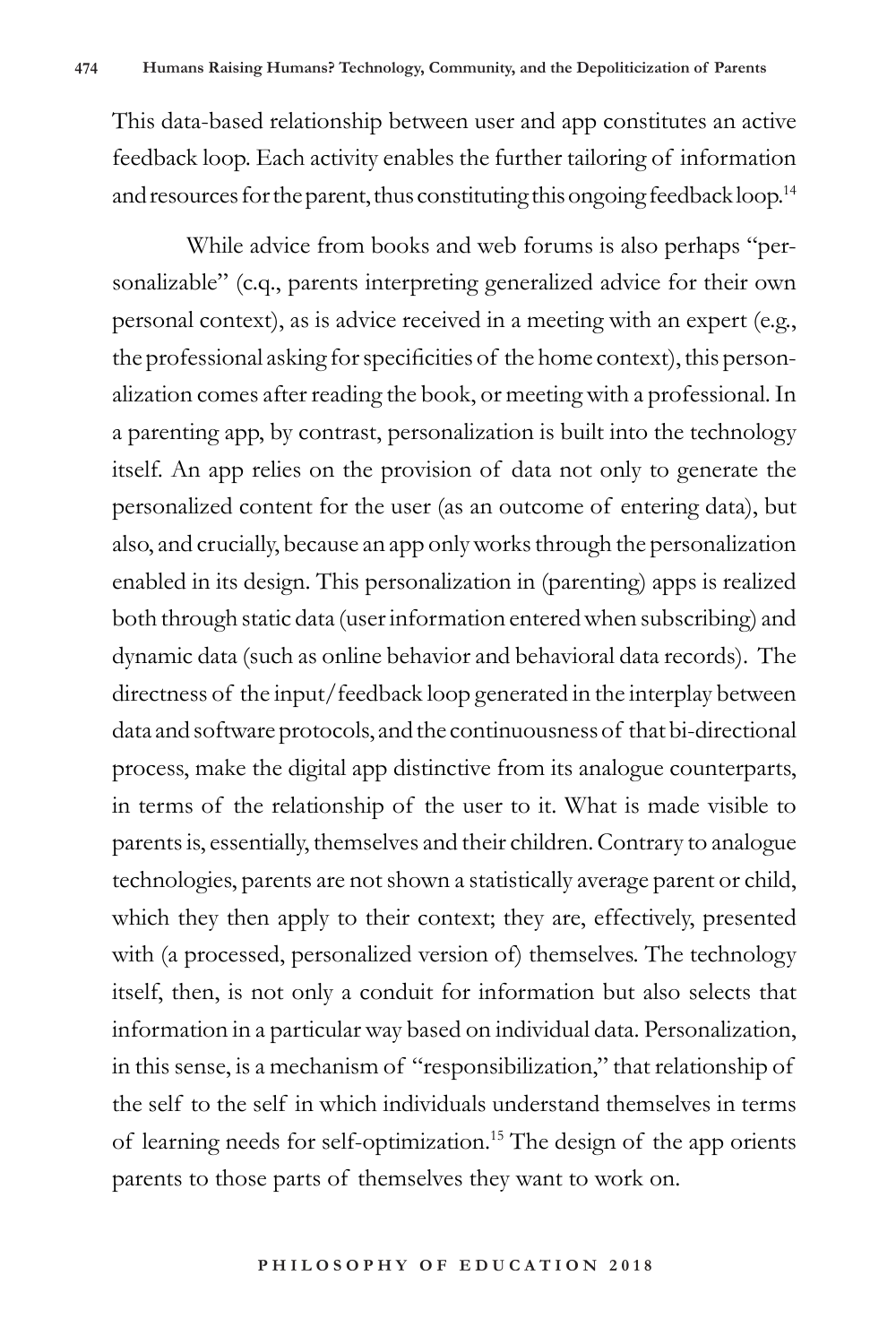Visualization is a central facet of this personalized relationship between user and app and a further mechanism of responsibilization. As indicated above, many apps provide parents with visualizations of trends and routines in their children's developmental progress. Such in-app graphics and timelines differ fundamentally from those offered in books and on forums. Whereas the latter are static, in need of interpretation and application to the specific context, in-app graphics and timelines are derived from the data provided by the user and thus only exist because of the feedback loop co-constituted by parents. As with personalization itself, the visualization of one's child's life and one's own performance is internal to the functioning of the app and inherent to the mechanisms of responsibilization. Again, what parents see is not a representation to be applied (or not), but a version of themselves.

# *Community of parents*

Apps, then, make visible a personalized, curated version of the user as "parent." The user is enclosed within a permanent feedback loop, which, in the apps' terms is a benefit of being part of their community. Parenting apps constitute a particular kind of community, we suggest: an ecological data-based community.16 In an ecological self-understanding, parent and child are no longer situated within an institution (c.q., the family), itself located in a community at large, but rather are oriented in an environment of challenges and learning opportunities. Both parents and children, then, are no longer asked (required) to relate to the historically embedded political community to which they inevitably belong as human beings. If, in this context, raising children is a matter of proper (neuro) developmental stimulation, of producing the correct effects, then, in an ecological self-understanding, there seems no need for a past ("tradition") and its inherited (and, always in principle, contestable) truths, values, and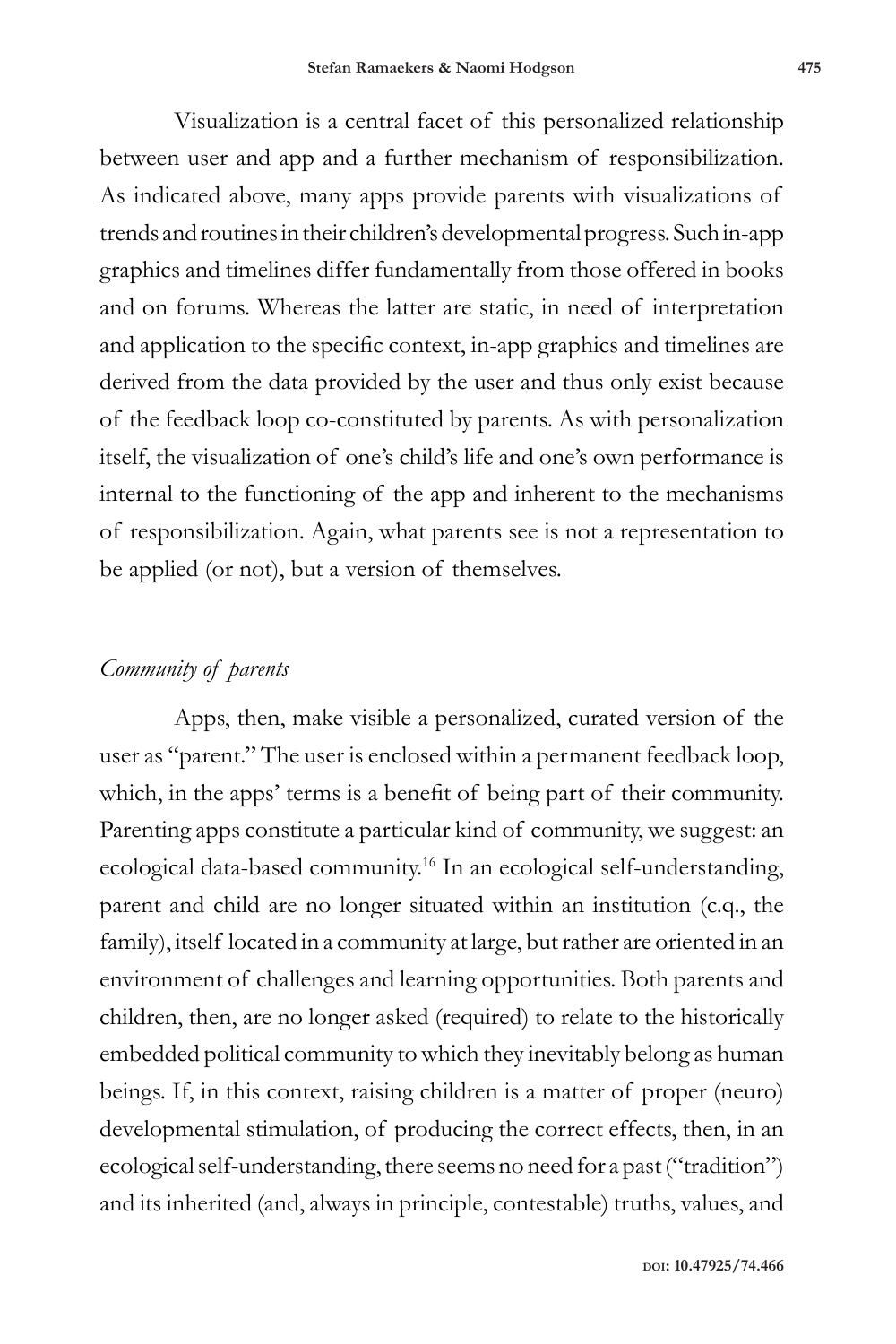norms. Nor is there a need for educators (parents, teachers) as "living ancestors" who time and again re-embody "experience accumulated across many generations" and invite their children to partake "in the shared experience of exploring a common world."<sup>17</sup>

Rather, without reference to or debate on, cultural, public norms and values, apps enable parents to navigate a permanently shifting distance between "who they are now" (based on the data entered) and "who they can become" (through the visualization of the next milestone to be achieved, the next strategy to implement) in what can be called a "space of equivalence": what makes a parent the person she is, is bracketed out of the picture. Community, here, consists of "like-minded" parents who can and should be measurable according to the same performance criteria.<sup>18</sup>

What it means to care, to be responsible, is recast in "brain-building" or otherwise development-enhancing terms, oriented by comparison with one's previous or others' performance. As seen in the description of some of the apps, comparison is explicitly invited. What is at stake for parents (and their children) in such an ecological data-based community, then, is the question of whether or not they have, as of yet, achieved the best they can, optimized their learning potential, and registered this to make it visible to themselves and others (within the app community). The data-based self and community are put at stake not by the possibility of disagreement but by not making themselves visible.

In a parenting app, possibilities for dissent are limited, if present at all. It may seem obvious to say that this is because, in the app, there is, largely, no one to talk to and so to disagree with. Also, the point arguably also applies to analogue technologies: parents cannot compete with experts on their own grounds. In apps, however, the knowledge provided is knowledge in which the parent is already involved (via feedback loops) and has, in this sense, tacitly given her approval by subscription to the app.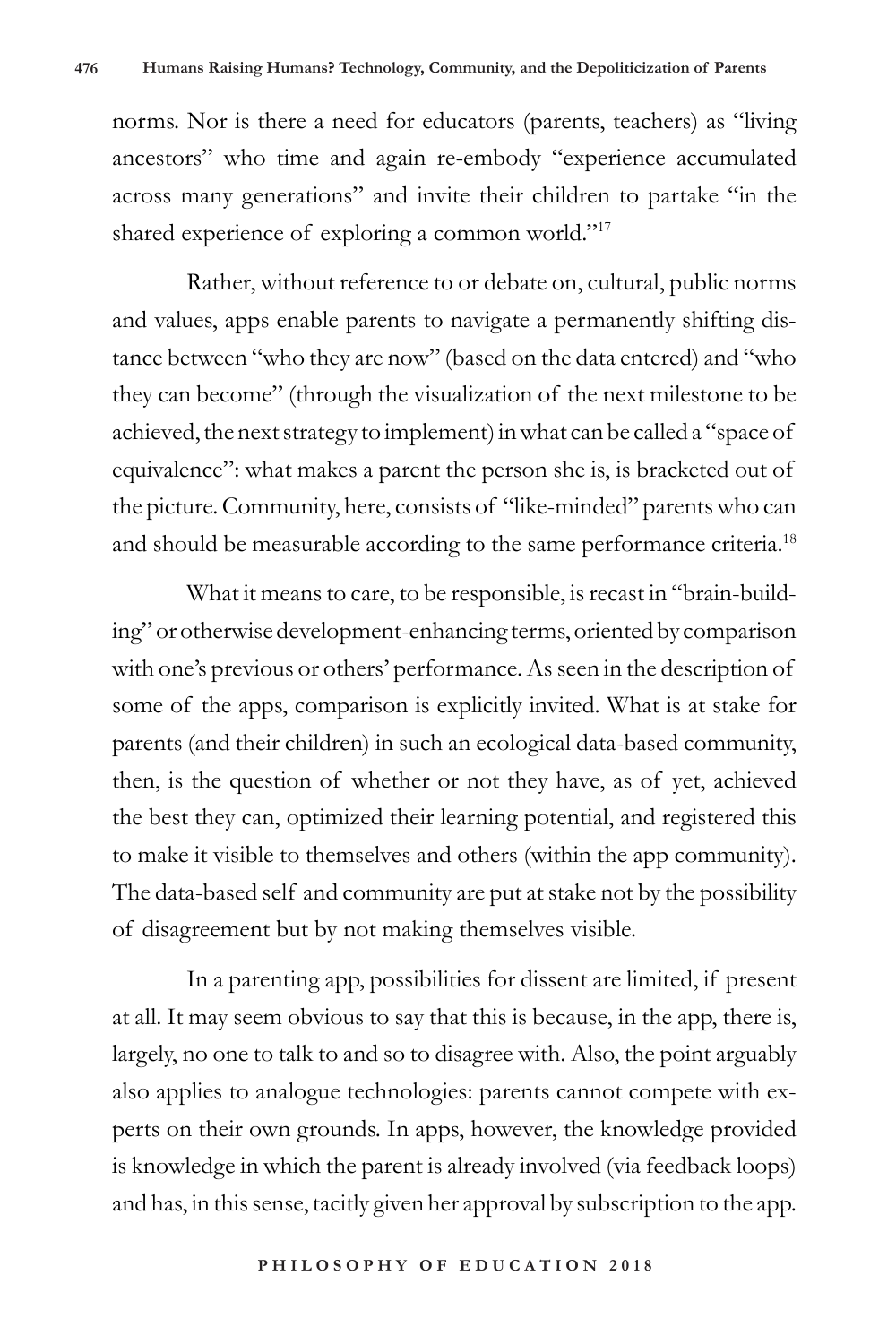Subscription (i.e., sign up/installation) is our consent to online community. The ecological data-based community of parents enables comparison in view of optimization, not contestation in view of renewal. This is not to make a value judgment between online and offline communities or to imply that the former is inherently apolitical. Rather, the latter sense of community is at issue here in view of the (sidelined, delimited) political, representational role of the parent as a pedagogical figure.

#### *What it makes sense to say*

As indicated above, while the apps do resemble analogue technologies in terms of the source of the knowledge they provide (developmental psychology, neuropsychology), they differ in the fact that this knowledge is built in to their design: apps are crucially different from books and advice from parenting experts in that what is presented to parents is generated through the feedback loop interaction, through the very interplay of (static and dynamic) data entered. This internality enters the parents in to a significantly different relationship to the available expertise and affects the very claims parents can make.

In an ecological data-based community, what can be meaningfully "said" are claims that can be entered as data that fit the existing categories supplied by the app; claims not about belief or moral judgment but that fulfil the criteria to register achievement of the next milestone or user-determined target. These are not claims about the world, i.e., about what a parent wants to stand for or (re)present to her children, claims that are interwoven with the dynamic context of her own life, claims for which she can thus be called on to justify, that ultimately, when rejected, affect a parent in her very existence as a human being. An ecological data-based community effects, by design, a certain disconnection from the realm of cultural norms and values. Criteria for understanding and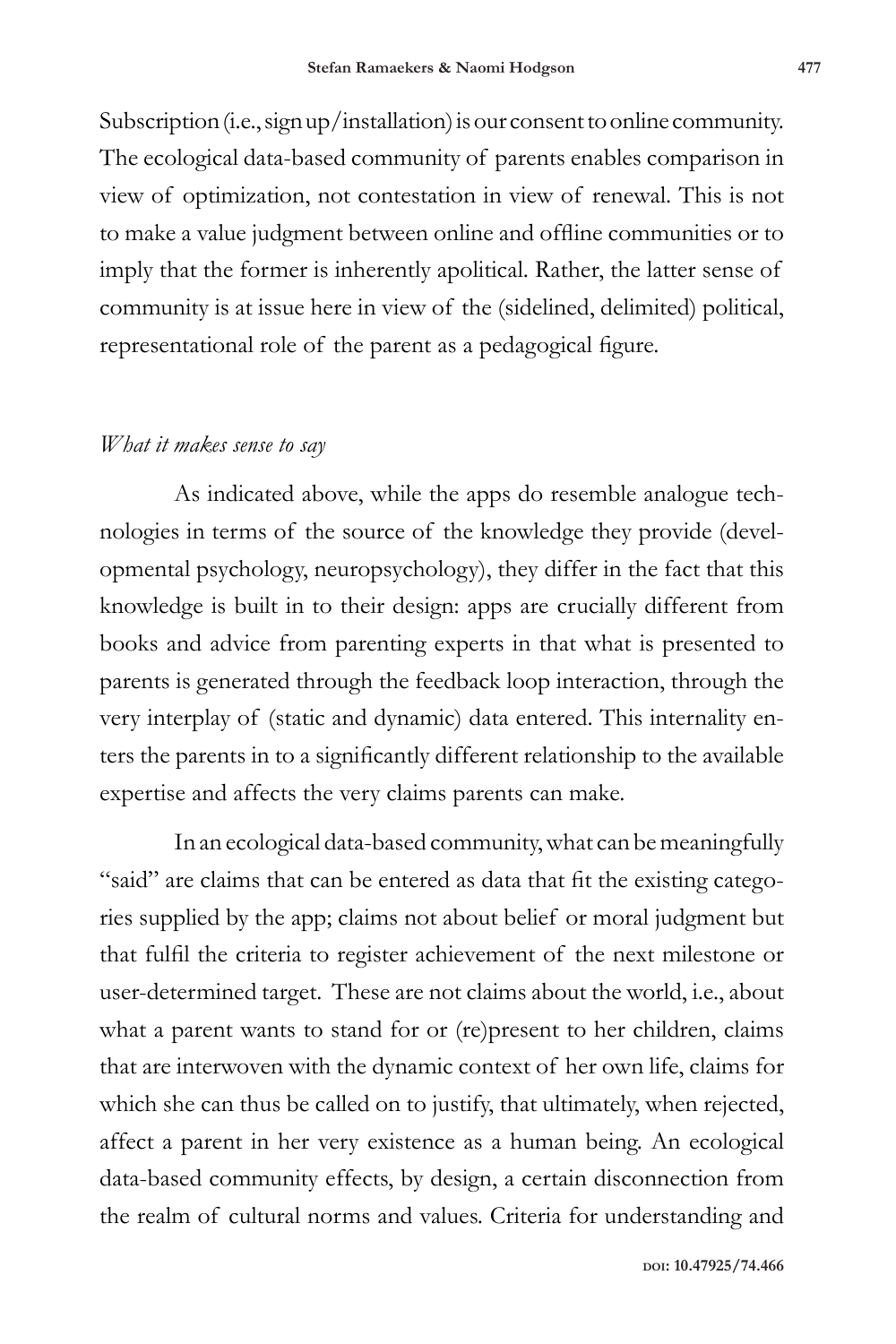norms for action exist only *within* the feedback loop into which parents enter. The normativity, that is, is inherent to the system.<sup>19</sup>

A similar argument has been made of analogue technologies of parenting. Nancy Vansieleghem, for example, argues that "parental services (technologies) and monitoring systems" create their own "sovereign structure,"which is no longer related to "social and cultural norms." 20 But Vansieleghem may be overstating her case. The analogue technologies she discusses – instrumentalized and thereby impoverished as they may be – nevertheless still operate against a backdrop of moral and evaluative judgements. While they carry normative assumptions about what it means to be human, a child, and so on, they can still be understood as separate from the parent, and as something s/he can take a critical stance in relation to. Her argument holds, however, we argue, for parenting apps: here the normativity *is* effectively generated *in* and *by* the system. It is this disconnection from the realm of norms and values that affects a form of depoliticization of the figure of the parent.

#### CONCLUSION

The introduction of parenting apps is not simply an intensification of processes that characterize the current mode of governance, e.g., responsibilization, scientization, neurologization. We suggest this for two reasons: 1) the ubiquity of the digital in our day to day lives requires consideration at an ontological level, not just as a further instantiation of a particular discourse or mode of subjectivation; 2) the parent-child relationship is a distinct pedagogical relationship, the existential distinctiveness of which is overlooked both by (a) external scientific definitions and (b) critical concern with the production of different parental subjects. Our analysis of parenting apps begins to articulate what is distinct about the digital in the constitution of the parent-child relationship. It goes to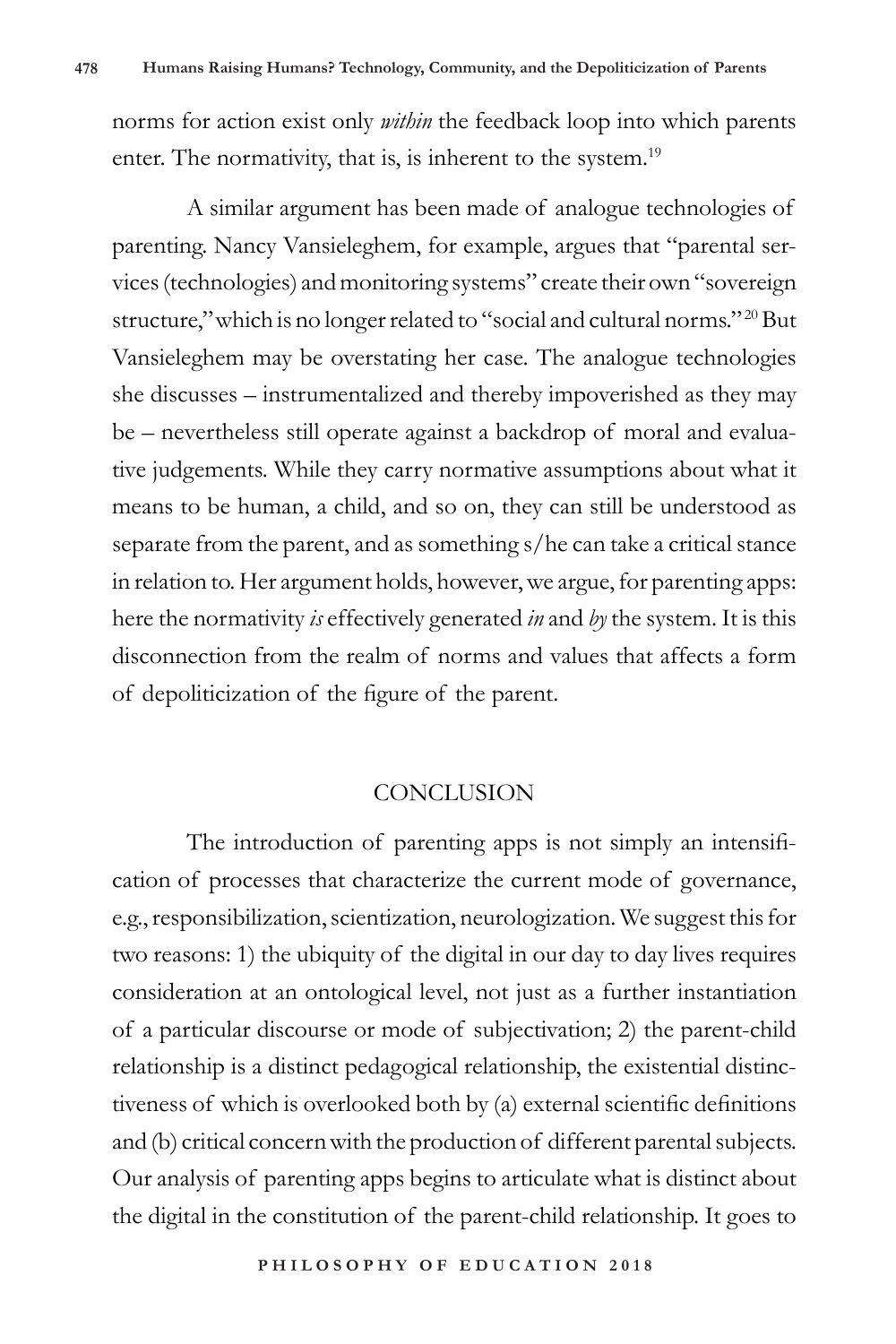the heart of the parent-child relationship: pedagogical representation.

In drawing attention to depoliticization as one feature of this constitution, we suggest, in conclusion, and tentatively, that it effects a *dis*positioning of parents. The emphasis on personalization in the parenting apps discussed is not, it seems, a reference to persons as persons. What matters is not the person of the parent, what she stands for, what she finds herself representative of, but whether what she does leads to the app-generated outcomes. The discourse of personalization goes hand in hand with a de-personalizing effect, upheld in the space of equivalence. Parents here are, as indicated, "like-minded."

To return to Mackler, the technologization of parenting overlooks the very real experience of the child's disruption of our sense of how things should be. Without political community, in the sense of a common world in which to make sense of this, such disruption becomes an individual learning issue, for which apps offer a solution.

<sup>1</sup> Stephanie Mackler, "Raising a Human: An Arendtian Inquiry into Child-Rearing in a Technological Era," Keynote Address, PES Conference March 2017.

<sup>2</sup> Hannah Arendt, *Between Past and Future: Eight Exercises in Political Thought* (London: Penguin, 2006); Klaus Mollenhauer, *Forgotten Connections: On Culture and Upbringing*, trans. Norm Friesen, ed., (London and New York: Routledge, 2014).

<sup>3</sup> See also Amanda Fulford, Naomi Hodgson, Anna Kouppanou, and Joris Vlieghe (2016) "Technologies of Reading and Writing: Transformation and Subjectivation in Digital Times" in "Symposium: Technologies of Reading and Writing," Amanda Fulford, Naomi Hodgson, Anna Kouppanou, and Joris Vlieghe, eds., *Educational Theory* 66, no. 4 (2016): 435-440.

<sup>4</sup> We distinguish between analogue and digital technologies, to refer to books, tv shows, web forums on the one hand, and mobile digital applications, on the other. While web forums might be considered digital technologies, we argue that apps function in a particular way, based on web 2.0 and semantic capabilities, with distinctive implications for the constitution of the parent-child relationship. In this preliminary enquiry, then, web forums are classed as analogue.

<sup>5</sup> All last accessed 30<sup>th</sup> October 2017. Baby Manager: https://goo.gl/4kVbt2;